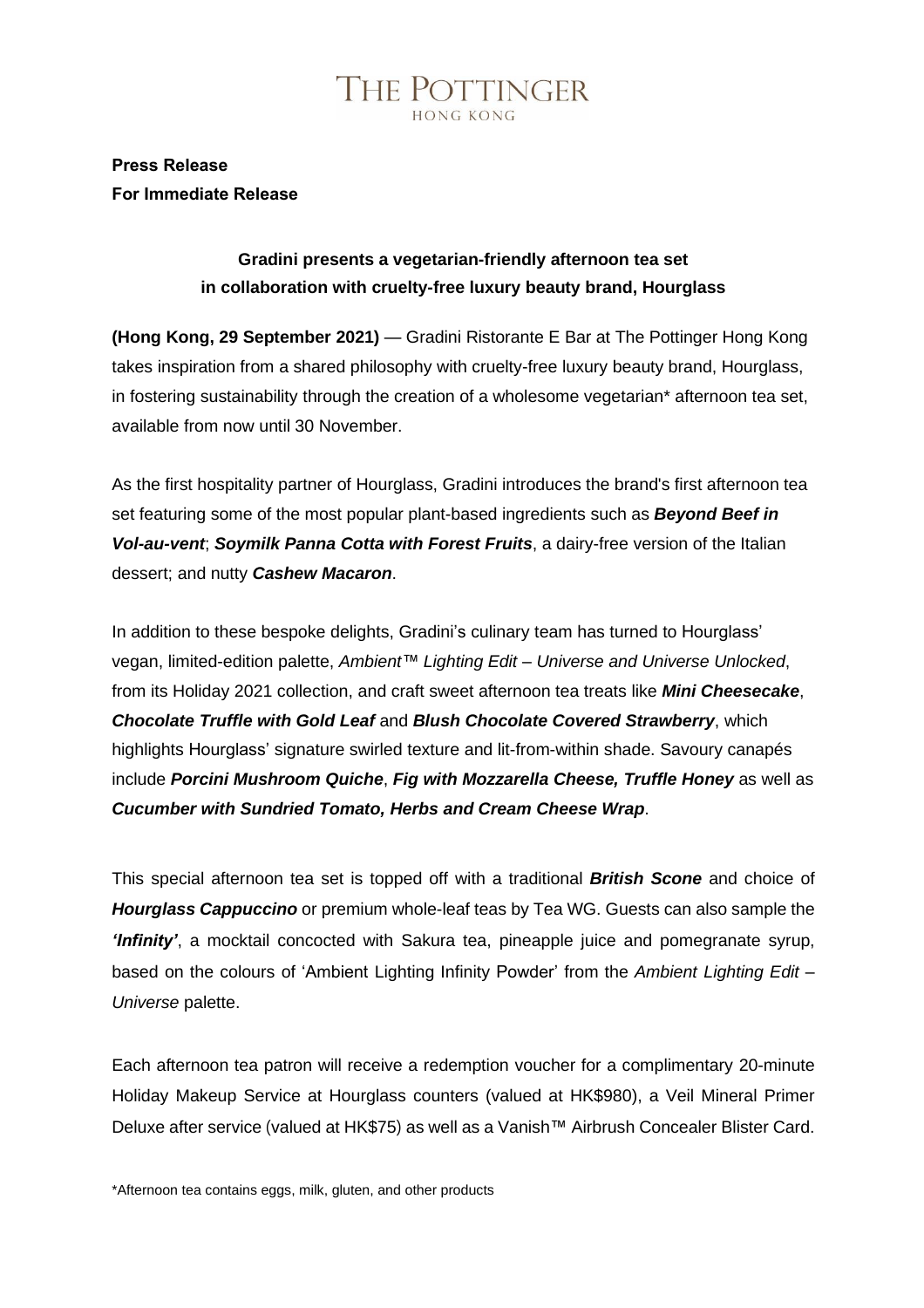# THE POTTINGER

### **Gradini x Hourglass Afternoon Tea**

| Date:    | From now until 30 November 2021 inclusive           |
|----------|-----------------------------------------------------|
| Time:    | Daily from 3:00pm to 5:30pm                         |
| Price*:  | HK\$298 per person                                  |
|          | HK\$528 for two persons                             |
|          | *subject to 10% service charge                      |
| Address: | Lobby Level, 74 Queen's Road Central, Hong Kong     |
|          | (Main entrance: 21 Stanley Street)                  |
| Remarks: | Book online to enjoy 10% off on afternoon tea<br>۰. |
|          | Booking Link: https://bit.ly/GradinixHG-PR10EN      |
|          |                                                     |

- Afternoon tea for two is also available for takeaway

For enquiries, please contact Gradini at +852 2308 3088 or email [gradini@thepottinger.com.](mailto:gradini@thepottinger.com)

Call Hourglass Counter in advance for makeup service booking:

| Period: From now until 31 December 2021 |                |  |  |
|-----------------------------------------|----------------|--|--|
| Lane Crawford ifc mall                  | +852 3101 9707 |  |  |
| Lane Crawford Times Square              | +852 2110 0168 |  |  |
| Lane Crawford Canton Road               | +852 2157 0747 |  |  |

## **Please [click](https://sino365-my.sharepoint.com/:f:/g/personal/h1900146_sinohotels_com/ElkFsPECHddImGCa_K47wYkBN3xmCSY3ANCXfNoxFmyVMA?e=bxOgIf) here for high resolution pictures.**

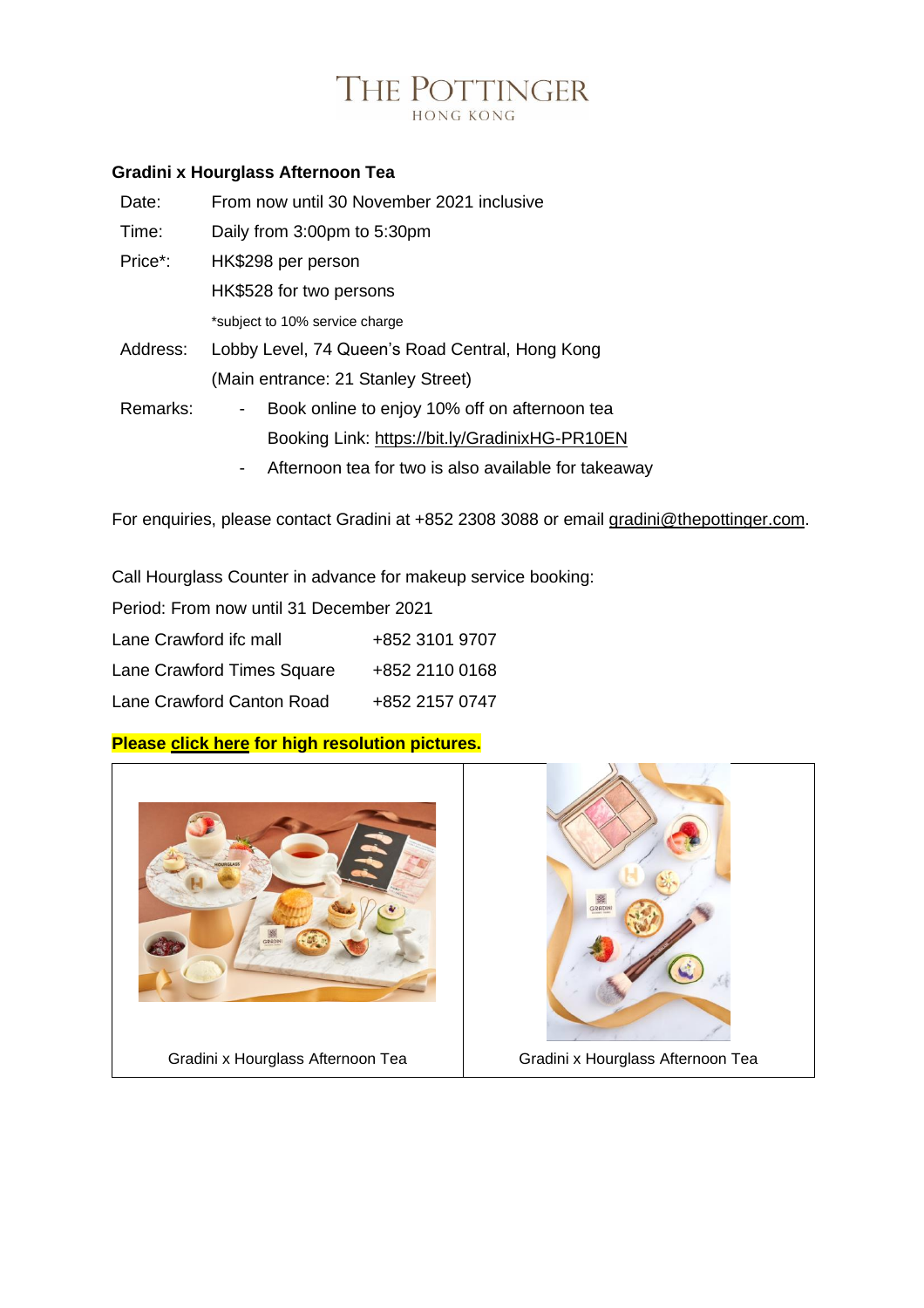# THE POTTINGER **HONG KONG**



#### **About Hourglass**

#### LUXURY INNOVATION MEETS PURPOSE

Hourglass, the cruelty free luxury beauty brand, is known for its innovation and commitment to reinvent luxury cosmetics. Complexion, color and skincare are crafted to be undetectably transformative while effortless to apply. Cutting edge formulas in state-of-the-art packaging make Hourglass the brand that is setting trends by creating new classics. For more information, visit [hourglasscosmetics.com.](file:///C:/Users/H1600061/AppData/Local/Microsoft/Windows/INetCache/Content.Outlook/DDMHFICN/hourglasscosmetics.com)

#### **About Gradini Ristorante E Bar Italiano**

Gradini Ristorante E Bar Italiano at The Pottinger Hong Kong brings modern Italian cuisine to the historic heart of the city. Gradini specialises in modern interpretations of time-honoured Italian dishes. Hearty Italian flavours are amplified by the elegant ambience and intimate oldworld charm of The Pottinger Hong Kong, where East meets West and heritage meets modernity.

#### **About Sino Hotels**

A trusted hospitality brand with an extensive portfolio of properties in Hong Kong, Sino Hotels offers unique experiences, heartwarming services and modern facilities that create a home away from home. The collection of properties offers 2,700 guest rooms and suites across 7 hotels including Conrad Hong Kong, Royal Pacific Hotel, City Garden Hotel, Island Pacific Hotel, Hong Kong Gold Coast Hotel, The Pottinger Hong Kong and The Olympian Hong Kong. The exclusive Gold Coast Yacht & Country Club also comes under the Sino Hotels portfolio.

Sino Hotels is a hospitality brand under Sino Group which comprises three listed companies in Hong Kong: Sino Land Company Limited (HKSE: 83); Tsim Sha Tsui Properties Limited (HKSE: 247) and Sino Hotels (Holdings) Limited (HKSE: 1221) as well as other private companies owned by the Ng Family. Sino Group also owns and manages The Fullerton Hotels and Resorts, comprising three iconic hotel properties namely The Fullerton Hotel Sydney, The Fullerton Hotel Singapore, The Fullerton Bay Hotel Singapore and the 1.4 million square feet Fullerton Heritage lifestyle precinct in Singapore, as well as The Fullerton Ocean Park Hotel Hong Kong opening slated for late 2021, offering some of Asia's most sought-after lifestyle and dining destinations and over 1,400 elegantly appointed guest rooms and suites.

#### [www.sino-hotels.com](http://www.sino-hotels.com/)